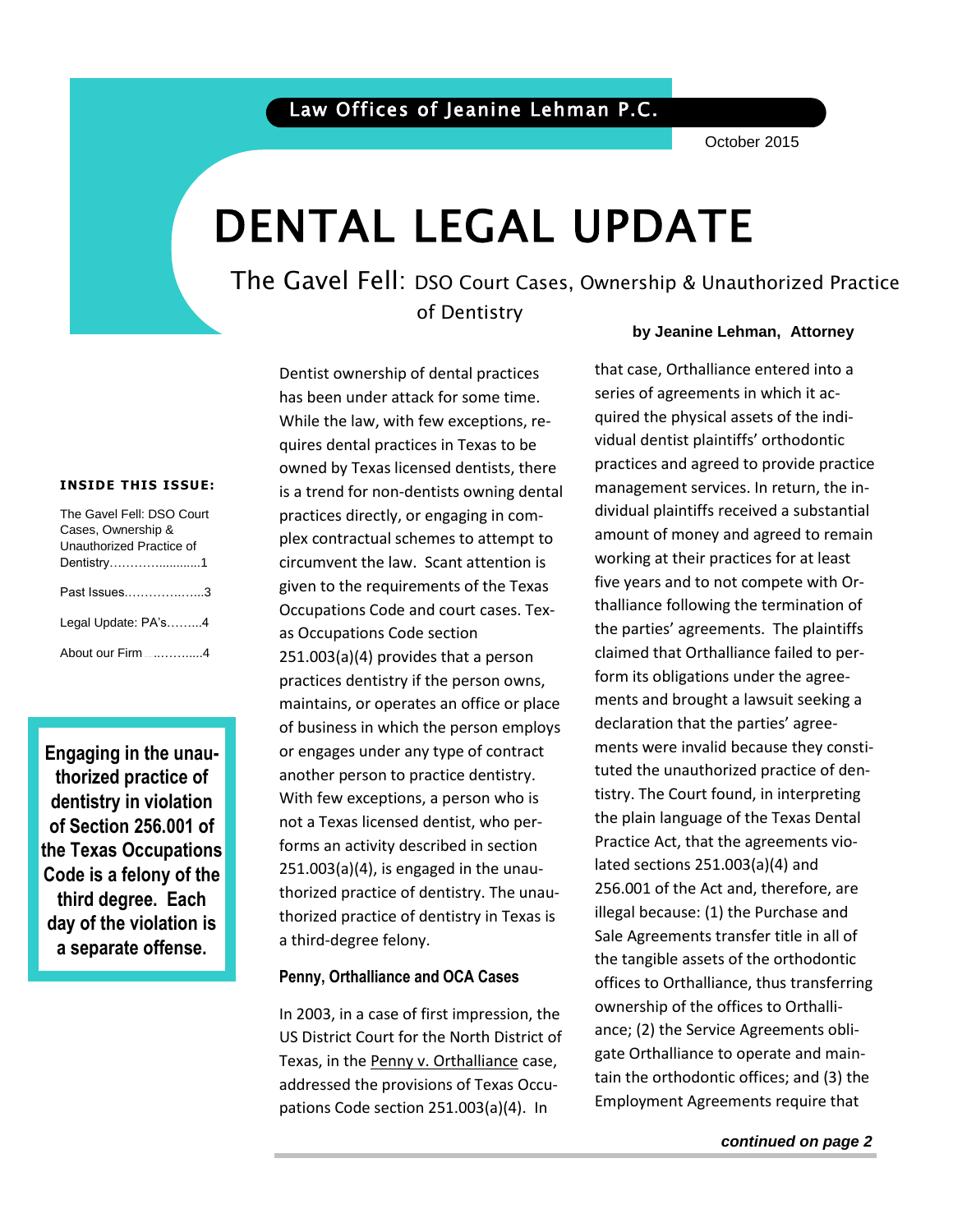# page 2 DENTAL LEGAL UPDATE

#### **Speaking Requests**

For **Jeanine Lehman** and her colleagues to speak to professional and business groups on legal and practice management topics, please contact Jeanine Lehman at **(512) 918-3435** or [jeanine@jeanine.com](mailto:jeanine@jeanine.com)



ļ

#### **Website Favorites**

Law Offices of Jeanine Lehman P.C. [www.jeanine.com](http://www.jeanine.com/)

Capital Area Dental Society [www.capitalareadental.org](http://www.capitalareadental.org/)

Texas State Board of Dental **Examiners** [www.tsbde.state.tx.us](http://www.tsbde.state.tx.us/)

Texas Dental Association [www.tda.org](http://www.tda.org/)

> Texas Academy of General Dentistry [www.tagd.org](http://www.tagd.org/)

American Dental Association [www.ada.org](http://www.ada.org/)

Texas Legislature Online [www.capitol.state.tx.us](http://www.capitol.state.tx.us/)

Texas Constitution & Statutes [www.statutes.legis.state.tx.us](http://www.statutes.legis.state.tx.us/)

#### **The Gavel Fell** *(cont.) --*

the individual plaintiffs remain employed at Orthalliance's offices for a term of years, therefore Orthalliance employs or engages the individual plaintiffs. The interrelationship of the agreements thus permits Orthalliance to own, operate, and maintain the offices in which it employs or engages the individual plaintiffs to practice dentistry. The Court ruled in favor of the individual dentist plaintiffs, holding that the agreements were illegal in their entirety. (255 F. Supp.2d 579)

There was a stream of litigation against Orthalliance and its affiliates brought by Texas orthodontists. There was also litigation in other states, which is not germane to Texas dentists.

Then, in 2006, OCA, Inc., formerly doing business as Orthodontic Centers of America, Inc., filed for bankruptcy and pursued orthodontists under its business services agreements (BSAs) in the bankruptcy court. The bankruptcy court held that the BSAs were illegal under Texas law, and therefore void, based on several prior Texas federal district court rulings in similar cases. OCA then appealed to the US Court of Appeals for the Fifth Circuit in the In the Matter of OCA, Inc. case. The Court noted that according to the terms of the BSAs, OCA purchased or leased office space and purchased equipment for each office. OCA was also responsible for billing patients, filing insurance claims, hiring nondental personnel, setting dress codes, and managing a bank account through which the dental practice's funds flowed. The Orthodontists were not authorized to withdraw funds from the operating account, so OCA periodically transferred money from these accounts to pay the Orthodontists their compensation. In exchange, the Orthodontists agreed to work a minimum number of hours each week at the practice and not to perform orthodontic work outside that office. The Orthodontist would receive an hourly rate for seeing patients, and OCA would receive an hourly management fee in addition to being reimbursed for its overhead. Profits were then split according to the respective ownership interests of OCA and the Orthodontists. The BSAs were to be in force for long periods of time, some up to forty years, and their terms severely restricted the Orthodontists' ability to terminate or assign them. The Court also analyzed the amount of control. The Court noted that the BSAs create an interlocking set of obligations that required OCA to exercise considerable control over the Orthodontists' practices. For instance, OCA conducted the financial and marketing activity of the practices, and it maintained the facilities, equipment, and support personnel required to operate the practices. The BSAs also stipulated how much each Orthodontist was required to work, and greatly restricted their ability to perform services outside of the BSAs. In exchange for these services, OCA charged a fee that was tied to the profits of the practices. The BSAs provided little to no

*continued on page 3*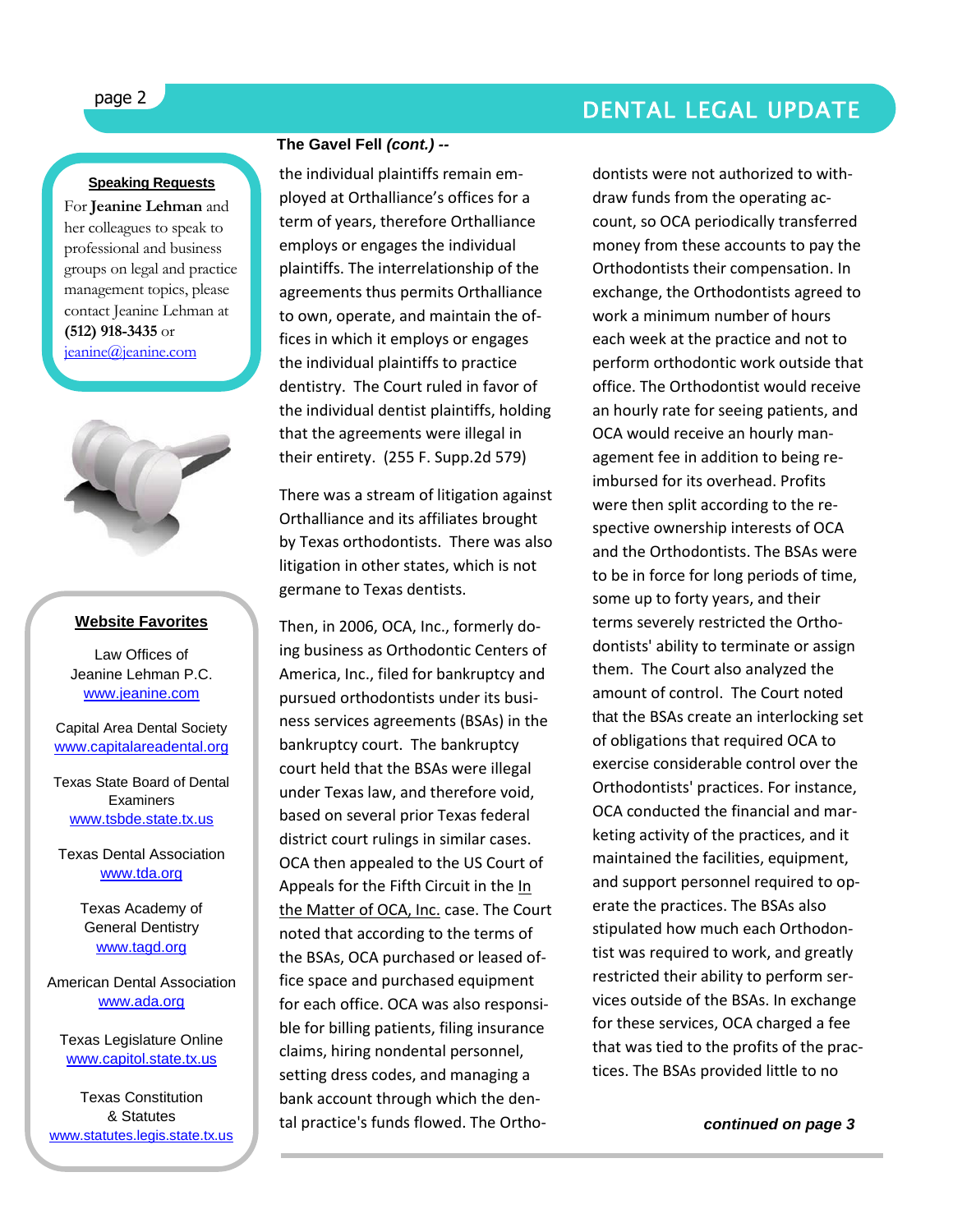# DENTAL LEGAL UPDATE **page 3**

#### **The Gavel Fell** *(cont.) --*

ability for the Orthodontists to oversee any of OCAs decisions related to their practice. Ultimately, the Orthodontists were essentially only left with control over diagnosing and treating their patients. Accordingly, the subject matter of the agreement runs afoul of [section 251.003\(](http://www.westlaw.com/Find/Default.wl?rs=dfa1.0&vr=2.0&DB=1016178&DocName=TXOCS251.003&FindType=L)a)(4)'s prohibition of unlicensed persons from owning, operating, or maintaining a premises at which those persons also employ or engage another person to practice dentistry. The Court of Appeals upheld the ruling of the bankruptcy court that the BSAs violated Texas law and were void. (552 F.3d 412)

In 2010, OCA appealed the Packard v. OCA case to the US Court of Appeals for the Fifth Circuit. The Court stated that: This appeal arises out of an illegal business relationship between a corporation from Delaware and a dentist from Texas. Dr. Packard, his former partner, and their professional corporation entered into a long-term service agreement with Apple Orthodontix, Inc. ("Apple"). Apple provided "practice management services" to orthodontic practices in seventeen states before filing for bankruptcy in 2000. With the bankruptcy court's blessing, Apple sold some of its assets, including the Packard–Apple contract, to OCA. Shortly thereafter, Packard and OCA entered into several agreements. OCA paid to Packard almost five million dollars in exchange for, among other things, the entry into a long-term management services agreement that superseded the Packard–Apple contract. This new agreement, the Business Services Agreement ("BSA"), included a twenty-five year term for which OCA would provide Packard with business and administrative support and services. These services included employment, scheduling, and training of non-licensed office staff; provision and maintenance of the offices, telephones, utilities, furniture, fixtures, and equipment; bookkeeping and accounting services; billing and collection services; administration and disbursement of funds; installation of

computer hardware and software, and training staff; ordering and management of supplies and inventory; preparation of statistical data and analyses of operations; legal services for routine operations; consulting advice on efficiency and productivity, marketing, office locations and set-ups, and staff salaries, benefits, and performance and incentive plans, as requested; marketing and advertising services; and all other business services reasonably required for routine business operations. The BSA also called for OCA to develop up to seven new offices with Packard, with OCA agreeing to advance Packard the money needed to develop the new offices. OCA sought recovery from the Texas orthodontist of certain monies paid, on equitable grounds, including but not limited to unjust enrichment and money had and received, claiming that Dr. Packard had received a net monetary benefit. The district court had found no exception to the general rule that a court will not assist parties to an illegal contract and ruled against OCA, denying recovery from the orthodontist. The US Court of Appeals for the Fifth Circuit upheld the ruling of the District Court against OCA. (624 F.3d 726)

#### **Direct Ownership of Dental Practices**

There is a disturbing trend for persons, who are not

#### *continued on page 4*

**Jeanine Lehman** is an Austin, Texas health law attorney who practices dental, health, real estate, and business law.

### **Past issues of the Dental Legal Update are available at [www.jeanine.com](http://www.jeanine.com/)**

The information in this newsletter is not a substitute for legal advice. The information is general in nature and should not be relied upon as legal advice generally, nor is it applicable to any particular situation. For legal advice in a particular situation, the reader is advised to retain an attorney. For reprints, call **(512)**  918-3435 or email [jeanine@jeanine.com.](mailto:jeanine@jeanine.com) © 2015 Jeanine Lehman.